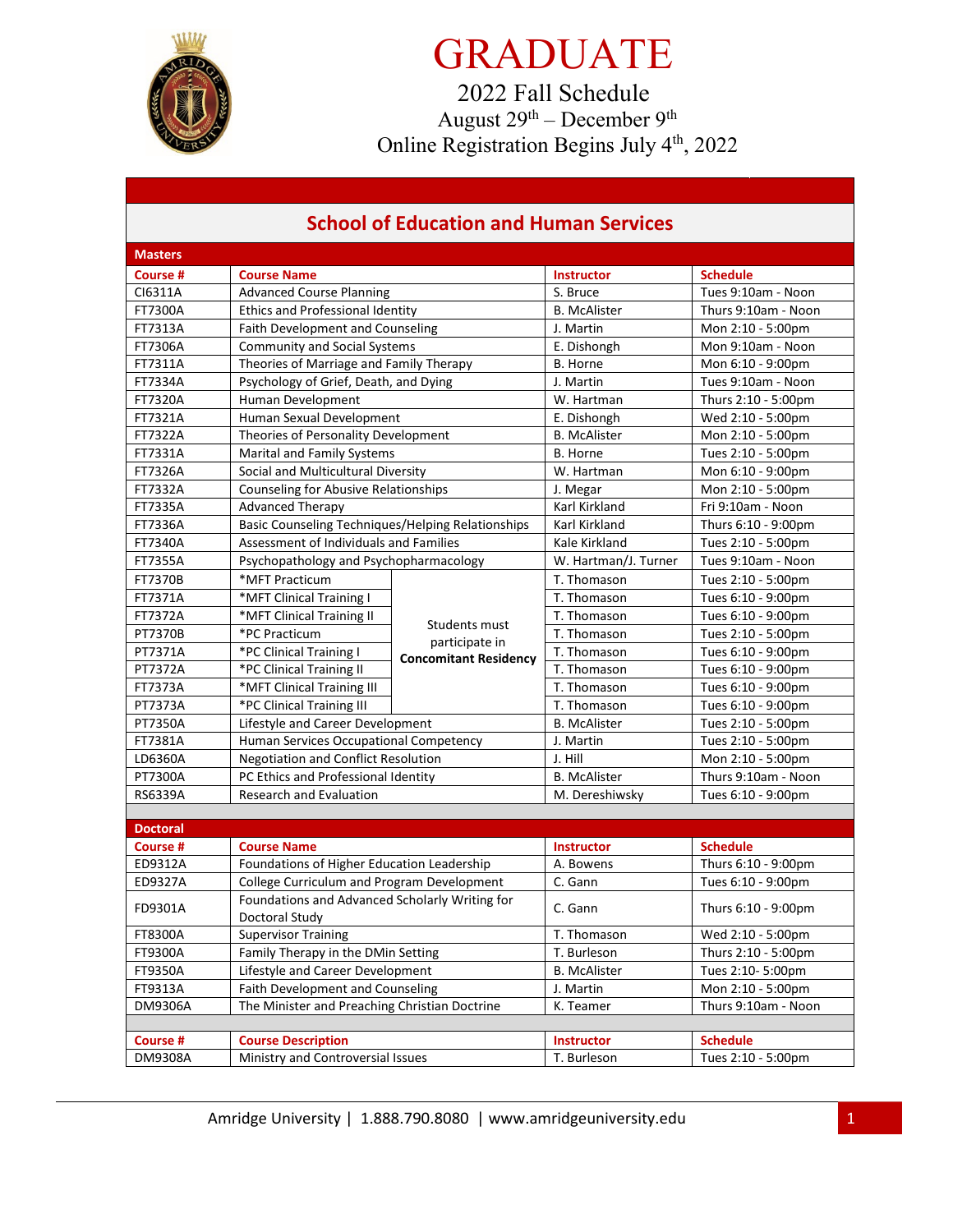| DM9325A        | Psychology of Grief, Death, and Dying                          | J. Martin      | Tues 9:10am - Noon  |
|----------------|----------------------------------------------------------------|----------------|---------------------|
| DT9315A        | Strategies to Reduce Marriage and<br><b>Family Dysfunction</b> | B. Horne       | Fri 9:10am - Noon   |
| DT9327A        | <b>Consultation with Larger Systems</b>                        | Karl Kirkland  | Tues 6:10 - 9:00pm  |
| DT9332A        | Counseling for Change                                          | G. Carlisle    | Tues 9:10am - Noon  |
| DT9336A        | <b>Quality Practice and Fiscal Systems</b>                     | E. Dishongh    | Thurs 9:10am - Noon |
| <b>RS9322A</b> | <b>Quantitative Research Methods</b>                           | M. Dereshiwsky | Thurs 6:10 - 9:00pm |
|                |                                                                |                |                     |

## **Turner School of Theology**

| <b>Languages</b> |                                               |                                         |                   |                           |
|------------------|-----------------------------------------------|-----------------------------------------|-------------------|---------------------------|
| <b>Course #</b>  | <b>Course Description</b>                     |                                         | <b>Instructor</b> | <b>Schedule</b>           |
| FD6302A          | <b>Elementary Greek I</b>                     |                                         | J. Smeal          | Tues 9:10am - 1:00pm      |
| FD6303A          | <b>Elementary Greek II</b>                    |                                         | J. Smeal          | <b>Archived Videos</b>    |
| FD6304A          | Greek Reading I                               | Internet based                          | F. Parker         | Tues $9:10$ am $-1:00$ pm |
| FD6305A          | <b>Greek Reading II</b>                       | instruction,                            | J. Smeal          | <b>Archived Videos</b>    |
| FD6306A          | Elementary Hebrew I                           | assignments and tests                   | R. Cloud          | Mon 6:10 - 9:00pm         |
| FD6308A          | Hebrew Reading I                              | - archived videos                       | D. Musgrave       | Thurs 9:10am - Noon       |
| FD6309A          | <b>Hebrew Reading II</b>                      | (Requires student                       | D. Musgrave       | <b>Archived Videos</b>    |
| FD6317A          | <b>Greek Reading III</b>                      | participation by<br>conference phone at | J. Smeal          | <b>Archived Videos</b>    |
| FD6318A          | <b>Greek Reading IV</b>                       | times scheduled by                      | J. Smeal          | <b>Archived Videos</b>    |
| FD6341A          | Akkadian Grammar I                            | instructor)                             | D. Musgrave       | Tues 2:10 - 5:00pm        |
| FD6350A          | <b>Hebrew Reading III</b>                     |                                         | D. Musgrave       | <b>Archived Videos</b>    |
| FD6353A          | <b>Hebrew Reading IV</b>                      |                                         | D. Musgrave       | <b>Archived Videos</b>    |
|                  |                                               |                                         |                   |                           |
| <b>Masters</b>   |                                               |                                         |                   |                           |
| <b>Course#</b>   | <b>Course Name</b>                            |                                         | <b>Instructor</b> | <b>Schedule</b>           |
| <b>BI6320A</b>   | History of the Bible                          |                                         | R. Cloud          | Thurs 6:10 - 9:00pm       |
| <b>BI7310A</b>   | <b>Synthesis of Biblical Studies</b>          |                                         | R. Cloud          | Tues 6:10 - 9:00pm        |
| FD6312A          | Hermeneutics                                  |                                         | P. Tarence        | Mon 9:10am - Noon         |
| LD6352A          | <b>Building Effective Organizations</b>       |                                         | D. Babb           | Mon 1:10 - 4:00pm         |
| LD6353A          | Leadership Vision and Values                  |                                         | <b>B.</b> Bruce   | Mon 6:10 - 9:00pm         |
| LD6354A          | Systems for Today's Leaders                   |                                         | D. Babb           | Tues 1:10 - 4:00pm        |
| LD6356A          | Organizational Group Leadership               |                                         | K. McCurty        | Wed 2:10 - 5:00pm         |
| LD6358A          | Theories of Motivational Leadership           |                                         | K. McCurty        | Tues 2:10 - 5:00pm        |
| LD6360A          | <b>Negotiation and Conflict Resolution</b>    |                                         | J. Hill           | Mon 2:10 - 5:00pm         |
| LD6385A          | Ministerial Leadership                        |                                         | T. Burleson       | Mon 2:10 - 5:00pm         |
| NT6314A          | The Gospel of Luke                            |                                         | F. Parker         | Thurs 9:10am - Noon       |
| OT6301A          | Critical Introduction to the Old Testament    |                                         | M. Strickland     | Thurs 9:10am - Noon       |
| PS6310A          | Personal Evangelism                           |                                         | R. Shepherd       | Tues 9:10am - Noon        |
| RS6339A          | <b>Research and Evaluation</b>                |                                         | M. Dereshiwsky    | Tues 6:10 - 9:00pm        |
| PS6326A          | History and Philosophy of Christian Education |                                         | J. Young          | Mon 2:10 - 5:00pm         |
| PS6305A          | <b>Conflict Management for Ministry</b>       |                                         | T.C. Gunnells     | Mon 9:10am - Noon         |
| TH6304A          | <b>Restoration History</b>                    |                                         | J. Young          | Tues 2:10 - 5:00pm        |
| <b>TH6320A</b>   | <b>Christian Evidences</b>                    |                                         | K. Teamer         | Thurs 2:10 - 5:00pm       |
| <b>TH6326A</b>   | Spirituality and Spiritual Formation          |                                         | T.C. Gunnells     | Tues 9:10am - Noon        |
|                  |                                               |                                         |                   |                           |
| <b>Doctoral</b>  |                                               |                                         |                   |                           |
| <b>Course #</b>  | <b>Course Description</b>                     |                                         | <b>Instructor</b> | <b>Schedule</b>           |
| DM9301A          | Ministry in the DMin Setting                  |                                         | T. Burleson       | Thurs 2:10 - 5:00pm       |
| FD9312A          | Research Methods of Old Testament Criticism   |                                         | D. Musgrave       | Tues 9:10am - Noon        |
|                  |                                               |                                         |                   |                           |
| <b>Course #</b>  | <b>Course Description</b>                     |                                         | <b>Instructor</b> | <b>Schedule</b>           |
| NT9315A          | New Testament Text - The Gospel of John       |                                         | J. Smeal          | Mon 6:10 - 9:00pm         |
| TH9309A          | Research in New Testament Theology            |                                         | M. Strickland     | Tues 9:10am - Noon        |
| TH9315A          | <b>Biblical Ethics</b>                        |                                         | D. Musgrave       | Mon 9:10am - Noon         |
|                  |                                               |                                         |                   |                           |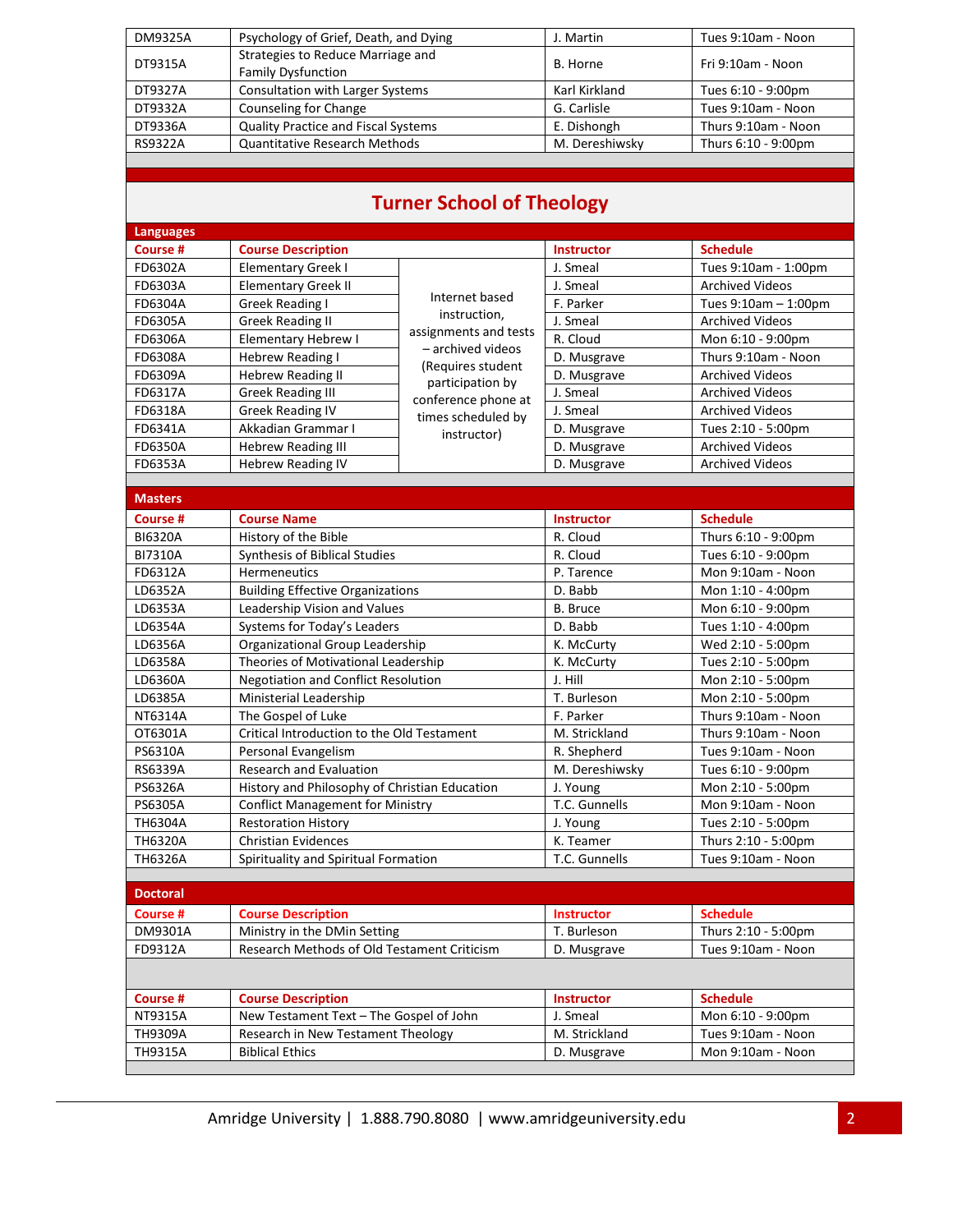### **College of Business and Leadership**

|                                         | Conege of Business and Leadership                                |                     |                     |
|-----------------------------------------|------------------------------------------------------------------|---------------------|---------------------|
| <b>Masters</b>                          |                                                                  |                     |                     |
| <b>Course #</b>                         | <b>Course Name</b>                                               | <b>Instructor</b>   | <b>Schedule</b>     |
| <b>BA6352A</b>                          | <b>Building Effective Organizations</b>                          | D. Babb             | Mon 1:10 - 4:00pm   |
| <b>BA6353A</b>                          | Leadership Vision and Values                                     | <b>B.</b> Bruce     | Mon 6:10 - 9:00pm   |
| <b>BA6354A</b>                          | Systems for Today's Leaders                                      | D. Babb             | Tues 1:10 - 4:00pm  |
| <b>BA6356A</b>                          | Organizational Group Leadership                                  | K. McCurty          | Wed 2:10 - 5:00pm   |
| <b>BA6358A</b>                          | Theories of Motivational Leadership                              | K. McCurty          | Tues 2:10 - 5:00pm  |
| <b>BA6360A</b>                          | <b>Negotiation and Conflict Resolution</b>                       | J. Hill             | Mon 2:10 - 5:00pm   |
| <b>BA6365A</b>                          | Leadership and Ethics                                            | S. Bruce            | Thurs 9:10am - Noon |
| <b>BA6385A</b>                          | Ministerial Leadership                                           | T. Burleson         | Mon 2:10 - 5:00pm   |
| LD6552A                                 | <b>Building Effective Organizations</b>                          | D. Babb             | Mon 1:10 - 4:00pm   |
| LD6553A                                 | Leadership Vision and Values                                     | <b>B.</b> Bruce     | Mon 6:10 - 9:00pm   |
| LD6554A                                 | Systems for Today's Leaders                                      | D. Babb             | Tues 1:10 - 4:00pm  |
| LD6556A                                 | Organizational Group Leadership                                  | K. McCurty          | Wed 2:10 - 5:00pm   |
| LD6558A                                 | Theories of Motivational Leadership                              | K. McCurty          | Tues 2:10 - 5:00pm  |
| LD6560A                                 | <b>Negotiation and Conflict Resolution</b>                       | J. Hill             | Mon 2:10 - 5:00pm   |
| LD6585A                                 | Ministerial Leadership                                           | T. Burleson         | Mon 2:10 - 5:00pm   |
| RS6339A                                 | <b>Research and Evaluation</b>                                   | M. Dereshiwsky      | Tues 6:10 - 9:00pm  |
| RS6539A                                 | <b>Research and Evaluation</b>                                   | K. Scott            | Thurs 6:10 - 9:00pm |
|                                         |                                                                  |                     |                     |
| <b>Doctoral</b>                         |                                                                  |                     |                     |
| FD9301A                                 | Foundations and Advanced Scholarly Writing for                   | C. Gann             | Thurs 6:10 - 9:00pm |
| LD9312A                                 | Doctoral Study<br>Management Theory and Practice                 | S. Graverson        | Tues 6:10 - 9:00pm  |
| LD9318A                                 | Legal Aspects of Management                                      | C. Benson           | Tues 6:10 - 9:00pm  |
| LD9320A                                 | Human Development and Motivation                                 | A. Bowens           | Tues 6:10 - 9:00pm  |
| RS9322A                                 | <b>Quantitative Research Methods</b>                             | M. Dereshiwsky      | Thurs 6:10 - 9:00pm |
|                                         |                                                                  |                     |                     |
| <b>PhD in Interdisciplinary Studies</b> |                                                                  |                     |                     |
| Course #                                | <b>Course Description</b>                                        | <b>Instructor</b>   | <b>Schedule</b>     |
| DM9306A                                 | The Minister and Preaching Christian Doctrine                    | K. Teamer           | Thurs 9:10am - Noon |
| DM9308A                                 | Ministry and Controversial Issues                                | T. Burleson         | Tues 2:10 - 5:00pm  |
| DM9325A                                 | Psychology of Grief, Death, and Dying                            | J. Martin           | Tues 9:10am - Noon  |
|                                         | Strategies to Reduce Marriage and                                |                     |                     |
| DT9315A                                 | <b>Family Dysfunction</b>                                        | B. Horne            | Fri 9:10am - Noon   |
| DT9327A                                 | Consultation with Larger Systems                                 | Karl Kirkland       | Tues 6:10 - 9:00pm  |
| DT9332A                                 | Counseling for Change                                            | G. Carlisle         | Tues 9:10am - Noon  |
| DT9336A                                 | Quality Practice and Fiscal Systems                              | E. Dishongh         | Thurs 9:10am - Noon |
| ED9312A                                 | Foundations of Higher Education Leadership                       | A. Bowens           | Thurs 6:10 - 9:00pm |
| ED9327A                                 | College Curriculum and Program Development                       | C. Gann             | Tues 6:10 - 9:00pm  |
| FD9301A                                 | Foundations and Advanced Scholarly Writing for<br>Doctoral Study | C. Gann             | Thurs 6:10 - 9:00pm |
| FD9312A                                 | Research Methods of Old Testament Criticism                      | D. Musgrave         | Tues 9:10am - Noon  |
| FT8300A                                 | <b>Supervisor Training</b>                                       | T. Thomason         | Wed 2:10 - 5:00pm   |
| FT9300A                                 | Family Therapy in the DMin Setting                               | T. Burleson         | Thurs 2:10 - 5:00pm |
| FT9350A                                 | Lifestyle and Career Development                                 | <b>B.</b> McAlister | Tues 2:10-5:00pm    |
|                                         |                                                                  |                     |                     |

| Course #       | <b>Course Description</b>               | <b>Instructor</b> | <b>Schedule</b>     |
|----------------|-----------------------------------------|-------------------|---------------------|
| FT9313A        | Faith Development and Counseling        | J. Martin         | Mon 2:10 - 5:00pm   |
| LD9312A        | Management Theory and Practice          | S. Graverson      | Tues 6:10 - 9:00pm  |
| LD9318A        | Legal Aspects of Management             | C. Benson         | Tues 6:10 - 9:00pm  |
| LD9320A        | Human Development and Motivation        | A. Bowens         | Tues 6:10 - 9:00pm  |
| NT9315A        | New Testament Text - The Gospel of John | J. Smeal          | Mon 6:10 - 9:00pm   |
| <b>RS9322A</b> | <b>Quantitative Research Methods</b>    | M. Dereshiwsky    | Thurs 6:10 - 9:00pm |
| TH9309A        | Research in New Testament Theology      | M. Strickland     | Tues 9:10am - Noon  |

Ξ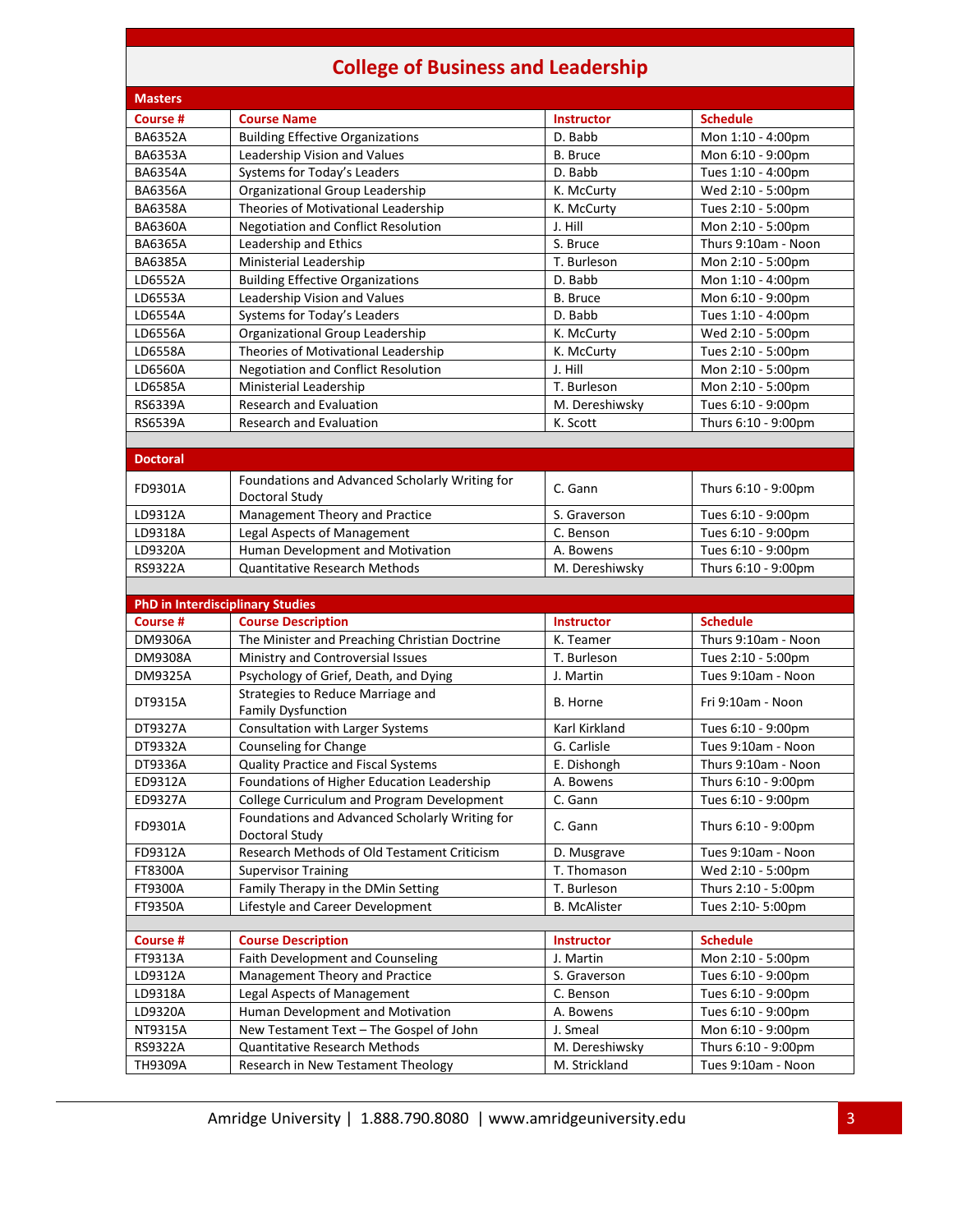| <b>TH9315A</b> | <b>Biblical Ethics</b>                                                                                                            | D. Musgrave        | Mon 9:10am - Noon   |  |
|----------------|-----------------------------------------------------------------------------------------------------------------------------------|--------------------|---------------------|--|
|                |                                                                                                                                   |                    |                     |  |
|                | B Term Registration begins September 12 <sup>th</sup> . Classes begin October 10 <sup>th</sup> and end December 9 <sup>th</sup> . |                    |                     |  |
| FT7320A        | Human Development                                                                                                                 | J. Megar           | Thurs 6:10 - 9:00pm |  |
| FT7336A        | Basic Counseling Techniques/Helping Relationships                                                                                 | J. Megar           | Thurs 2:10 - 5:00pm |  |
| <b>BA6370A</b> | <b>Organizational Behavior</b>                                                                                                    | S. Graverson       | Mon 6:10 - 9:00pm   |  |
| <b>BA6352A</b> | <b>Building Effective Organizations</b>                                                                                           | N. Watson-Williams | Mon 6:10 - 9:00pm   |  |
| LD6352A        | <b>Building Effective Organizations</b>                                                                                           | N. Watson-Williams | Mon 6:10 - 9:00pm   |  |
| LD6370A        | <b>Organizational Behavior</b>                                                                                                    | S. Graverson       | Mon 6:10 - 9:00pm   |  |
| LD6552A        | <b>Building Effective Organizations</b>                                                                                           | N. Watson-Williams | Mon 6:10 - 9:00pm   |  |
| LD6570A        | Organizational Behavior                                                                                                           | S. Graverson       | Mon 6:10 - 9:00pm   |  |
|                |                                                                                                                                   |                    |                     |  |
|                | <b>Comprehensive and Qualifying Exams</b>                                                                                         |                    |                     |  |
| <b>BI7015A</b> | Comprehensive Examination for Master of Divinity                                                                                  | T. Burleson        | Exam Date TBD       |  |
| FD7323S        | Synthesis of Theological Curriculum II (MDiv)                                                                                     | J. Martin          | Exam Date TBD       |  |
| FD7323T        | Synthesis of Theological Curriculum II (MDiv)                                                                                     | T.C. Gunnells      | Exam Date TBD       |  |
| <b>RB9030A</b> | Qualifying Examination for Doctor of Philosophy in<br><b>Biblical Studies</b>                                                     | M. Strickland      | Exam Date TBD       |  |
|                | Qualifying Examination for Doctor of Philosophy in                                                                                | C. Gann/           |                     |  |
| RC9030A        | <b>Professional Counseling</b>                                                                                                    | E. Dishongh        | Exam Date TBD       |  |
| <b>RE9300A</b> | Qualifying Examination for Doctor of Education in                                                                                 | C. Gann/           |                     |  |
|                | <b>Higher Education Administration</b>                                                                                            | C. Byrd            | Exam Date TBD       |  |
| <b>RF9300A</b> | Qualifying Examination for Doctor of Ministry in                                                                                  | C. Gann/           | Exam Date TBD       |  |
|                | Family Therapy I and II                                                                                                           | T. Burleson        |                     |  |
| RI9300A        | Qualifying Examination for Doctor of Philosophy in                                                                                | C. Gann/           | Exam Date TBD       |  |
|                | <b>Interdisciplinary Studies</b>                                                                                                  | M. Strickland      |                     |  |
| <b>RL9300A</b> | Qualifying Examination for Doctor of Philosophy in                                                                                | C. Gann/           | Exam Date TBD       |  |
|                | Organizational Leadership and Management                                                                                          | C. Byrd            |                     |  |
| RM9300A        | Qualifying Examination for                                                                                                        | C. Gann/           | Exam Date TBD       |  |
|                | Doctor of Ministry                                                                                                                | T. Burleson        |                     |  |

| <b>PhD in Biblical Studies</b>         |  |          | <b>PhD in Professional Counseling</b>  |
|----------------------------------------|--|----------|----------------------------------------|
| <b>Course Description</b>              |  | Course # | <b>Course Description</b>              |
| <b>Research Dissertation Module 1</b>  |  | RC9301   | <b>Research Dissertation Module 1</b>  |
| <b>Research Dissertation Module 2</b>  |  | RC9302   | <b>Research Dissertation Module 2</b>  |
| <b>Research Dissertation Module 3</b>  |  | RC9303   | <b>Research Dissertation Module 3</b>  |
| <b>Research Dissertation Module 4</b>  |  | RC9304   | <b>Research Dissertation Module 4</b>  |
| <b>Research Dissertation Module 5</b>  |  | RC9305   | <b>Research Dissertation Module 5</b>  |
| <b>Research Dissertation Module 6</b>  |  | RC9306   | <b>Research Dissertation Module 6</b>  |
| <b>Research Dissertation Module 7</b>  |  | RC9307   | <b>Research Dissertation Module 7</b>  |
| <b>Research Dissertation Module 8</b>  |  | RC9308   | <b>Research Dissertation Module 8</b>  |
| <b>Research Dissertation Module 9</b>  |  | RC9309   | <b>Research Dissertation Module 9</b>  |
| <b>Research Dissertation Module 10</b> |  | RC9310   | <b>Research Dissertation Module 10</b> |
| <b>Research Dissertation Module 11</b> |  | RC9311   | <b>Research Dissertation Module 11</b> |
| <b>Research Dissertation Module 12</b> |  | RC9312   | <b>Research Dissertation Module 12</b> |
|                                        |  |          |                                        |

RT9030A Qualifying Examination for Doctor of Philosophy in Marriage and Family Therapy

| RB9312   | <b>Research Dissertation Module 12</b>        | RC9312   | <b>Research Dissertation Module 12</b> |
|----------|-----------------------------------------------|----------|----------------------------------------|
|          |                                               |          |                                        |
|          | <b>EdD in Higher Education Administration</b> |          | <b>DMin in Family Therapy I and II</b> |
| Course # | <b>Course Description</b>                     | Course # | <b>Course Description</b>              |
| RE9301   | <b>Research Dissertation Module 1</b>         | RF9301   | <b>Research Dissertation Module 1</b>  |
| RE9302   | <b>Research Dissertation Module 2</b>         | RF9302   | <b>Research Dissertation Module 2</b>  |
| RE9303   | <b>Research Dissertation Module 3</b>         | RF9303   | <b>Research Dissertation Module 3</b>  |
| RE9304   | <b>Research Dissertation Module 4</b>         | RF9304   | <b>Research Dissertation Module 4</b>  |
| RE9305   | <b>Research Dissertation Module 5</b>         | RF9305   | <b>Research Dissertation Module 5</b>  |
| RE9306   | <b>Research Dissertation Module 6</b>         | RF9306   | <b>Research Dissertation Module 6</b>  |
| RE9307   | <b>Research Dissertation Module 7</b>         | RF9307   | <b>Research Dissertation Module 7</b>  |
| RE9308   | <b>Research Dissertation Module 8</b>         | RF9308   | <b>Research Dissertation Module 8</b>  |

| <b>PhD in Professional Counseling</b> |                                        |  |  |  |
|---------------------------------------|----------------------------------------|--|--|--|
| Course #                              | <b>Course Description</b>              |  |  |  |
| RC9301                                | <b>Research Dissertation Module 1</b>  |  |  |  |
| RC9302                                | <b>Research Dissertation Module 2</b>  |  |  |  |
| RC9303                                | <b>Research Dissertation Module 3</b>  |  |  |  |
| RC9304                                | <b>Research Dissertation Module 4</b>  |  |  |  |
| RC9305                                | <b>Research Dissertation Module 5</b>  |  |  |  |
| RC9306                                | <b>Research Dissertation Module 6</b>  |  |  |  |
| RC9307                                | <b>Research Dissertation Module 7</b>  |  |  |  |
| RC9308                                | <b>Research Dissertation Module 8</b>  |  |  |  |
| RC9309                                | <b>Research Dissertation Module 9</b>  |  |  |  |
| RC9310                                | <b>Research Dissertation Module 10</b> |  |  |  |
| RC9311                                | <b>Research Dissertation Module 11</b> |  |  |  |
| RC9312                                | <b>Research Dissertation Module 12</b> |  |  |  |

C. Gann/<br>T. Thomason Exam Date TBD

C. Gann/

| <b>DMin in Family Therapy I and II</b> |                                       |  |  |  |
|----------------------------------------|---------------------------------------|--|--|--|
| Course #                               | <b>Course Description</b>             |  |  |  |
| RF9301                                 | <b>Research Dissertation Module 1</b> |  |  |  |
| RF9302                                 | <b>Research Dissertation Module 2</b> |  |  |  |
| RF9303                                 | <b>Research Dissertation Module 3</b> |  |  |  |
| RF9304                                 | <b>Research Dissertation Module 4</b> |  |  |  |
| RF9305                                 | <b>Research Dissertation Module 5</b> |  |  |  |
| RF9306                                 | <b>Research Dissertation Module 6</b> |  |  |  |
| RF9307                                 | <b>Research Dissertation Module 7</b> |  |  |  |
| RF9308                                 | <b>Research Dissertation Module 8</b> |  |  |  |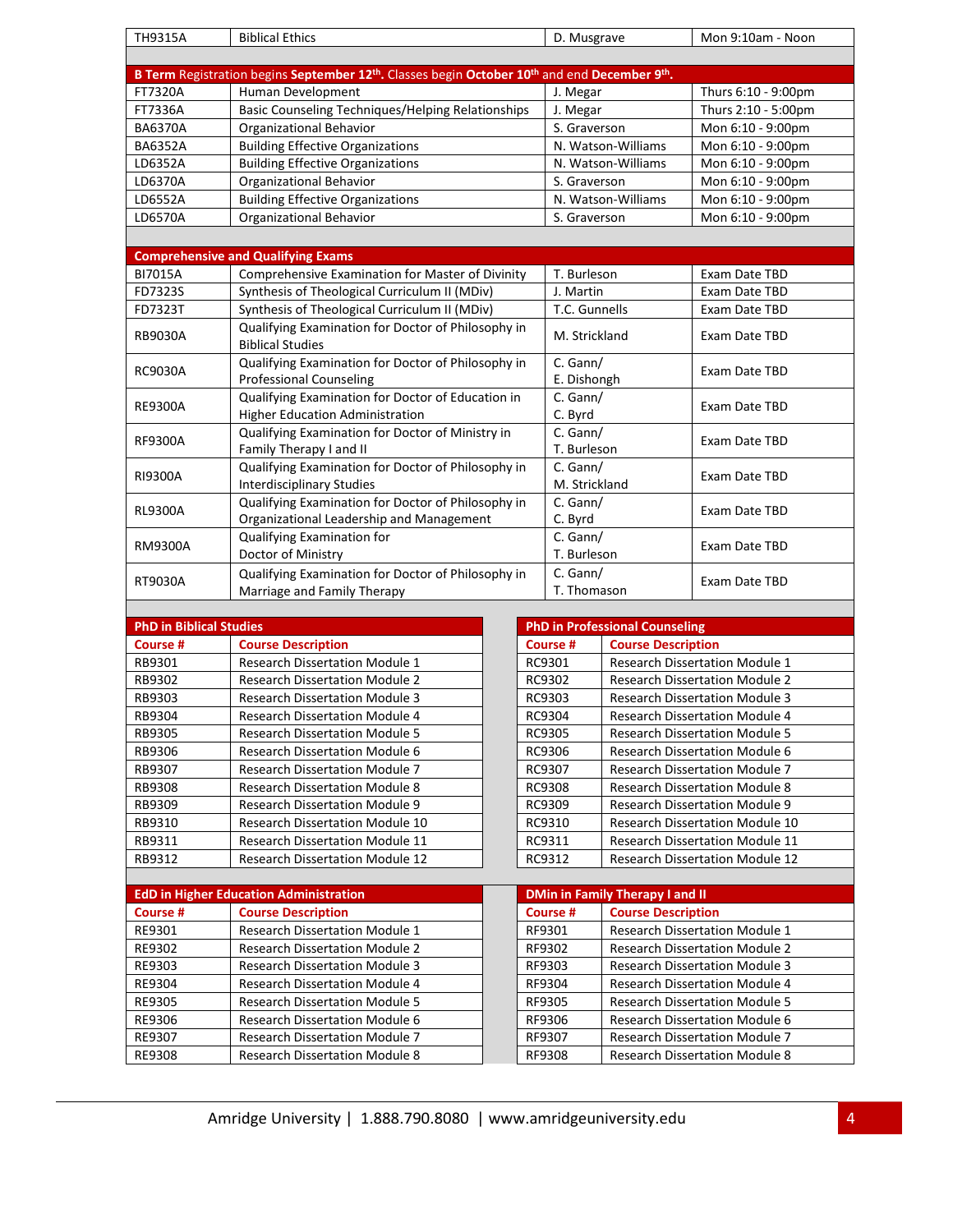| RE9309 | <b>Research Dissertation Module 9</b>  | RF9309 | <b>Research Dissertation Module 9</b>  |
|--------|----------------------------------------|--------|----------------------------------------|
| RE9310 | <b>Research Dissertation Module 10</b> | RF9310 | <b>Research Dissertation Module 10</b> |
| RF9311 | <b>Research Dissertation Module 11</b> | RF9311 | <b>Research Dissertation Module 11</b> |
| RF9312 | <b>Research Dissertation Module 12</b> | RF9312 | <b>Research Dissertation Module 12</b> |
|        |                                        |        |                                        |

| <b>PhD in Interdisciplinary Studies</b> |                                        |          | <b>PhD in Organizational Leadership and Management</b> |
|-----------------------------------------|----------------------------------------|----------|--------------------------------------------------------|
| Course #                                | <b>Course Description</b>              | Course # | <b>Course Description</b>                              |
| RI9301                                  | <b>Research Dissertation Module 1</b>  | RL9301   | <b>Research Dissertation Module 1</b>                  |
| RI9302                                  | <b>Research Dissertation Module 2</b>  | RL9302   | <b>Research Dissertation Module 2</b>                  |
| RI9303                                  | <b>Research Dissertation Module 3</b>  | RL9303   | <b>Research Dissertation Module 3</b>                  |
| RI9304                                  | <b>Research Dissertation Module 4</b>  | RL9304   | <b>Research Dissertation Module 4</b>                  |
| RI9305                                  | <b>Research Dissertation Module 5</b>  | RL9305   | <b>Research Dissertation Module 5</b>                  |
| RI9306                                  | <b>Research Dissertation Module 6</b>  | RL9306   | <b>Research Dissertation Module 6</b>                  |
| RI9307                                  | <b>Research Dissertation Module 7</b>  | RL9307   | <b>Research Dissertation Module 7</b>                  |
| RI9308                                  | <b>Research Dissertation Module 8</b>  | RL9308   | <b>Research Dissertation Module 8</b>                  |
| RI9309                                  | <b>Research Dissertation Module 9</b>  | RL9309   | <b>Research Dissertation Module 9</b>                  |
| RI9310                                  | <b>Research Dissertation Module 10</b> | RL9310   | <b>Research Dissertation Module 10</b>                 |
| RI9311                                  | <b>Research Dissertation Module 11</b> | RL9311   | <b>Research Dissertation Module 11</b>                 |
| RI9312                                  | <b>Research Dissertation Module 12</b> | RL9312   | <b>Research Dissertation Module 12</b>                 |

| <b>Doctor of Ministry</b> |                                        | <b>PhD in Marriage and Family Therapy</b> |                                        |
|---------------------------|----------------------------------------|-------------------------------------------|----------------------------------------|
| Course #                  | <b>Course Description</b>              | Course #                                  | <b>Course Description</b>              |
| RM9301                    | <b>Research Dissertation Module 1</b>  | RT9301                                    | <b>Research Dissertation Module 1</b>  |
| RM9302                    | <b>Research Dissertation Module 2</b>  | RT9302                                    | <b>Research Dissertation Module 2</b>  |
| RM9303                    | <b>Research Dissertation Module 3</b>  | RT9303                                    | <b>Research Dissertation Module 3</b>  |
| RM9304                    | <b>Research Dissertation Module 4</b>  | RT9304                                    | <b>Research Dissertation Module 4</b>  |
| RM9305                    | <b>Research Dissertation Module 5</b>  | RT9305                                    | <b>Research Dissertation Module 5</b>  |
| RM9306                    | Research Dissertation Module 6         | RT9306                                    | Research Dissertation Module 6         |
| RM9307                    | Research Dissertation Module 7         | RT9307                                    | <b>Research Dissertation Module 7</b>  |
| RM9308                    | <b>Research Dissertation Module 8</b>  | RT9308                                    | <b>Research Dissertation Module 8</b>  |
| RM9309                    | <b>Research Dissertation Module 9</b>  | RT9309                                    | <b>Research Dissertation Module 9</b>  |
| RM9310                    | <b>Research Dissertation Module 10</b> | RT9310                                    | <b>Research Dissertation Module 10</b> |
| RM9311                    | <b>Research Dissertation Module 11</b> | RT9311                                    | <b>Research Dissertation Module 11</b> |
| RM9312                    | <b>Research Dissertation Module 12</b> | RT9312                                    | <b>Research Dissertation Module 12</b> |
|                           |                                        |                                           |                                        |

| RF9309 | <b>Research Dissertation Module 9</b>  |
|--------|----------------------------------------|
| RF9310 | Research Dissertation Module 10        |
| RF9311 | <b>Research Dissertation Module 11</b> |
| RF9312 | Research Dissertation Module 12        |

| <b>PhD in Organizational Leadership and Management</b> |                                        |  |  |
|--------------------------------------------------------|----------------------------------------|--|--|
| Course #                                               | <b>Course Description</b>              |  |  |
| RL9301                                                 | <b>Research Dissertation Module 1</b>  |  |  |
| RL9302                                                 | <b>Research Dissertation Module 2</b>  |  |  |
| RL9303                                                 | <b>Research Dissertation Module 3</b>  |  |  |
| RL9304                                                 | <b>Research Dissertation Module 4</b>  |  |  |
| RL9305                                                 | <b>Research Dissertation Module 5</b>  |  |  |
| RL9306                                                 | <b>Research Dissertation Module 6</b>  |  |  |
| RL9307                                                 | <b>Research Dissertation Module 7</b>  |  |  |
| RL9308                                                 | <b>Research Dissertation Module 8</b>  |  |  |
| RL9309                                                 | <b>Research Dissertation Module 9</b>  |  |  |
| RL9310                                                 | <b>Research Dissertation Module 10</b> |  |  |
| RL9311                                                 | <b>Research Dissertation Module 11</b> |  |  |
| RL9312                                                 | <b>Research Dissertation Module 12</b> |  |  |

| <b>PhD in Marriage and Family Therapy</b> |                                        |  |
|-------------------------------------------|----------------------------------------|--|
| Course #                                  | <b>Course Description</b>              |  |
| RT9301                                    | <b>Research Dissertation Module 1</b>  |  |
| RT9302                                    | <b>Research Dissertation Module 2</b>  |  |
| RT9303                                    | <b>Research Dissertation Module 3</b>  |  |
| RT9304                                    | <b>Research Dissertation Module 4</b>  |  |
| RT9305                                    | <b>Research Dissertation Module 5</b>  |  |
| RT9306                                    | Research Dissertation Module 6         |  |
| RT9307                                    | <b>Research Dissertation Module 7</b>  |  |
| RT9308                                    | <b>Research Dissertation Module 8</b>  |  |
| RT9309                                    | <b>Research Dissertation Module 9</b>  |  |
| RT9310                                    | <b>Research Dissertation Module 10</b> |  |
| RT9311                                    | <b>Research Dissertation Module 11</b> |  |
| RT9312                                    | <b>Research Dissertation Module 12</b> |  |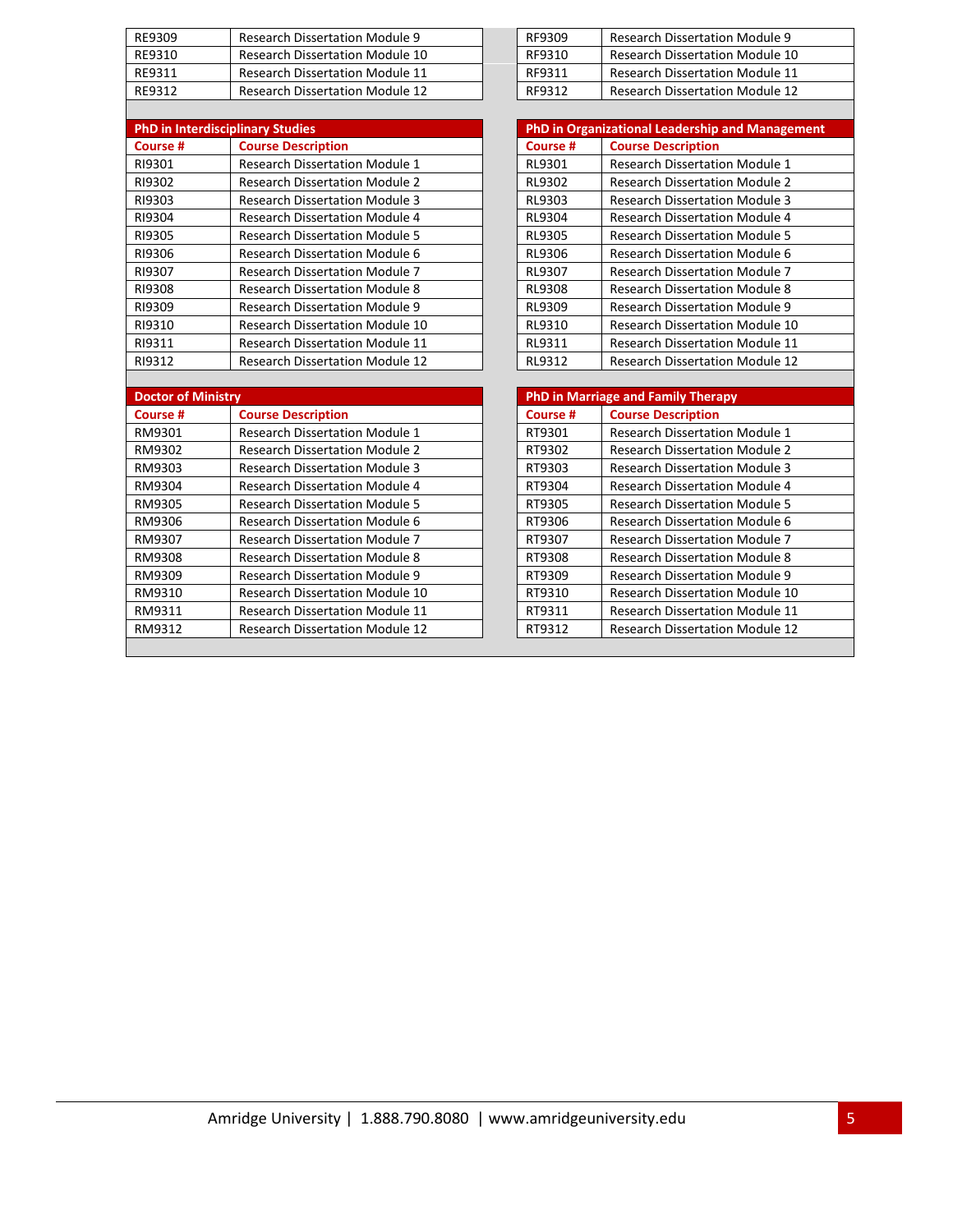- (1) All listed times for seminars and weekly courses are Central Standard Time.
- (2) Classes falling on the following holidays will be re-scheduled by the instructor: Labor Day: September 5th

Thanksgiving Break*:* November 21st – 27th

- (3) Withdrawal/drop course information:
	- Withdrawal prior to the first day of the semester, the student will not incur tuition or fee charges.
	- Withdrawal beginning on the first day of the semester will result in the charge of a \$75 per course Drop Fee and a percentage of the tuition. See the Academic Catalog for further details.
	- A student who drops a course on or after the first day of the semester will be held financially responsible for the entire Tuition and Fees of the course and an additional \$75 per course Drop Fee.

### **Internet Connection Requirements**

A student must have a broadband or high-speed internet connection. Cable Modem, DSL or ADSL, or Satellite is acceptable. Dial-up connections will not permit the required data exchange! If you do not have high-speed internet, please make arrangements to order this service from your local provider. The minimum rates required are 128 kbit upload speed and 256 kbit download. Note: Some services are labeled "DSL" when in fact they are dial-up connections with varying compression rates and cache servers located at central server locations which may give the sense of faster speed. If the rates at which you can transmit and receive data are not 128 kbit up and 256 kbit Down, you do not have a broadband connection or "DSL." How to check Internet speed: Go to http://www.performance.toast.net to test "Upload Speed" and "Download Speed." True high-speed internet access will have download speeds in excess of 384 kbps (this being the minimum) and upload-speeds of 128k (this also being the minimum). The internet service provider's SLA (Service Level Agreement) is usually 70% of what you buy. At 256 Kbit you are promised 179 kbps. At 384 Kbit you are promised 268 kbps. A constant 179 kbps or better should work. But to get a true 256 kbit, the service would be rated at 384 kbps.

#### **Computer Requirements**

Students must have a personal computer with minimum specifications of 1.0 GHz Pentium Processor or higher, Windows 2000 Professional Service Pack III, or Windows XP Professional Service Pack II; at least 256 MB of RAM; 10/100 Mbit Ethernet Network Interface Card; 16-bit sound card and speakers along with USB or Analog external Headset; 65,000 color video display card; Microsoft Internet Explorer 6.0 or later, or Netscape 7.0 or later. In order for Macintosh Computers to operate with SumitPoint2\* interactive classroom collaboration software, the Macintosh must be equipped with Parallels Desktop for Mac, or equivalent software, in order to run Windows Operating System with Internet Explorer 6.0 or newer. Note: The University uses the most current versions of Blackboard, Adobe Acrobat, and Adobe Reader. These programs are currently NOT fully compatible with Windows Vista.

#### **D-I-S-C-L-A-I-M-E-R**

A student's internet service provider (ISP) plays a key role in a student's ability to view archived streaming video successfully. A student with a clean, sustained connection of DSL, cable access or satellite of 120 kilobits per second (kbps) or higher, should view streaming video at 80 kbps Surestream. A student with a clean, sustained connection of 40kbps or higher should view streaming video at 34kbps Surestream. A student with a clean, sustained connection of 26kbps or higher should view streaming video at 20kbps Surestream. How to check Internet speed: Go to (http://www.speedtest.net/) to test "Upload Speed" and "Download Speed." If the test results are unsatisfactory, you may need to notify your ISP, change your ISP, or upgrade equipment before re-testing. Amridge will help you interpret the test and suggest solutions.

| <b>Personal Computers (PCs)</b>                                | <b>Macintosh Computers</b>                           |  |
|----------------------------------------------------------------|------------------------------------------------------|--|
| - Processor: Pentium IV 2.8GHz or higher                       | - Processor: PowerPC G4, 1GHz or equivalent          |  |
| - RAM: 512MB                                                   | depending on product line higher                     |  |
| - Hard Drive: 80GB                                             | - RAM: 128MB                                         |  |
| - CDROM: DVD+RW                                                | - Hard Drive: 40GB                                   |  |
| - Monitor: 17" SVGA color                                      | - CDROM: DVD+RW                                      |  |
| - Modem: 56Kv90 (replace with network card for a DSL switch or | - Floppy Disk Drive: 1.44MB                          |  |
| cable modem if not using dial-up access to the Internet.       | - Monitor: 15" SVGA color                            |  |
| Remember, it is recommended that students use a DSL or cable   | - Modem: 56K (replace with network card for a DSL    |  |
| modem Internet connection for an adequate educational          | switch or cable modem if not using dial-up access to |  |
| experience.)                                                   | the Internet. Remember, it is recommended that       |  |
| - Graphics Card: Integrated                                    | students use a DSL or cable modem Internet           |  |
| - Sound Card: Yes                                              | connection if possible).                             |  |
| - Speakers: Internal or external                               | - Graphics Card: 32MB                                |  |